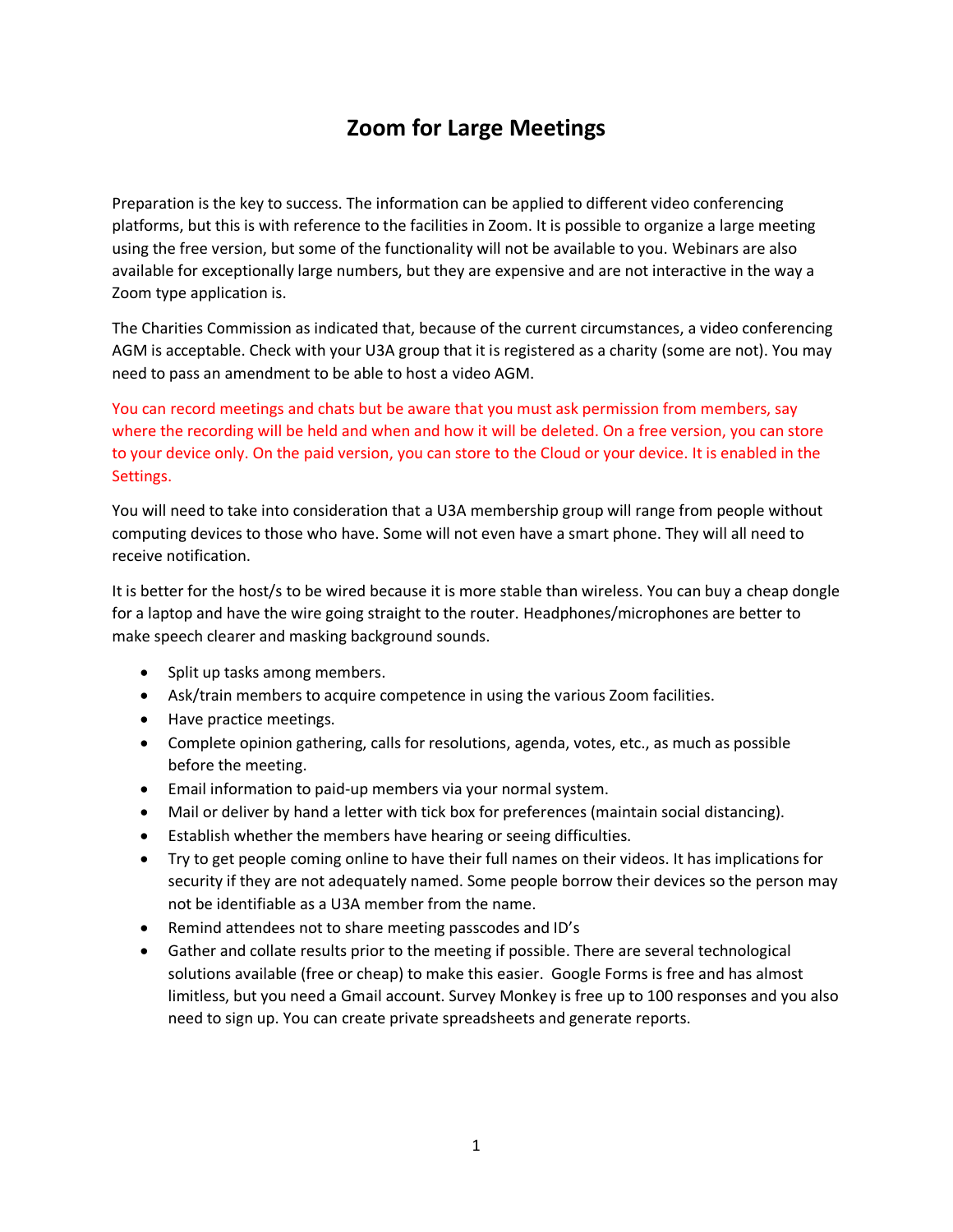## **Choice of Zoom Plan:**

This will depend on members expected/needed in the AGM

Some facilities are not available on the free plan; the time limit is 40 minutes on free, and polling is not available, but you can have 100 participants.

The Pro plan also permits 100 participants, and additional numbers can be bought (was about 60-70 GBP for an additional 500 participants) (you can pay monthly); a phone-in option is available for members without Internet.

### **Managing a Large Meeting**

**Settings** is the key to organizing the meeting. This can be done far ahead. Sign into your account and go through the lengthy list to fine tune permissions. There are fewer choices on the free version.

On the licensed version, chose the **Telephone** tab if you need member to join by phone. Choose your region, UK (the default is USA). There will be a phone charge.

- Enable a one-click join, but include the meeting ID, passcode and dial-up numbers in the meeting invitation.
- Switch off video and audio but make it clear in advance.
- Record the Chat automatically. The Charities Commission requires that decisions and the reasons for them are recorded in some format. You can print off the chat for the minute secretary.
- Enable polling and breakout rooms
- Enable closed captioning, but you will need someone to do this…. touch typing skills are necessary. This is important or hearing-impaired members.
- Enable alternative hosts, who have identical rights, but they must be licensed (about 11 GBP per alternative host). You do not have to do this, but it is advisable in the event of an emergency or the internet goes down on the original host. An alternative host can also host the meeting which frees the chairperson from the technicalities of running the video conferencing. Enable notification of this in Settings.

You can organize your meeting entirely on the http:// www zoom.us.com web site, but you can also complete many of the actions on the downloaded app.

### **During the Meeting**

- Mute all to prevent chattering, and feedback in some instances. As the host you can mute all under the Participants icon.
- Stop video, but you can not stop people starting their videos. As the host you can stop their videos by clicking on Participants, hovering over the name, and selecting from More or three dots. On a desktop/laptop, the maximum videos available to view is 50, including the host. On a pad device it will be smaller, probably about 9, but you can pinch some screens to see more or swipe to the side.